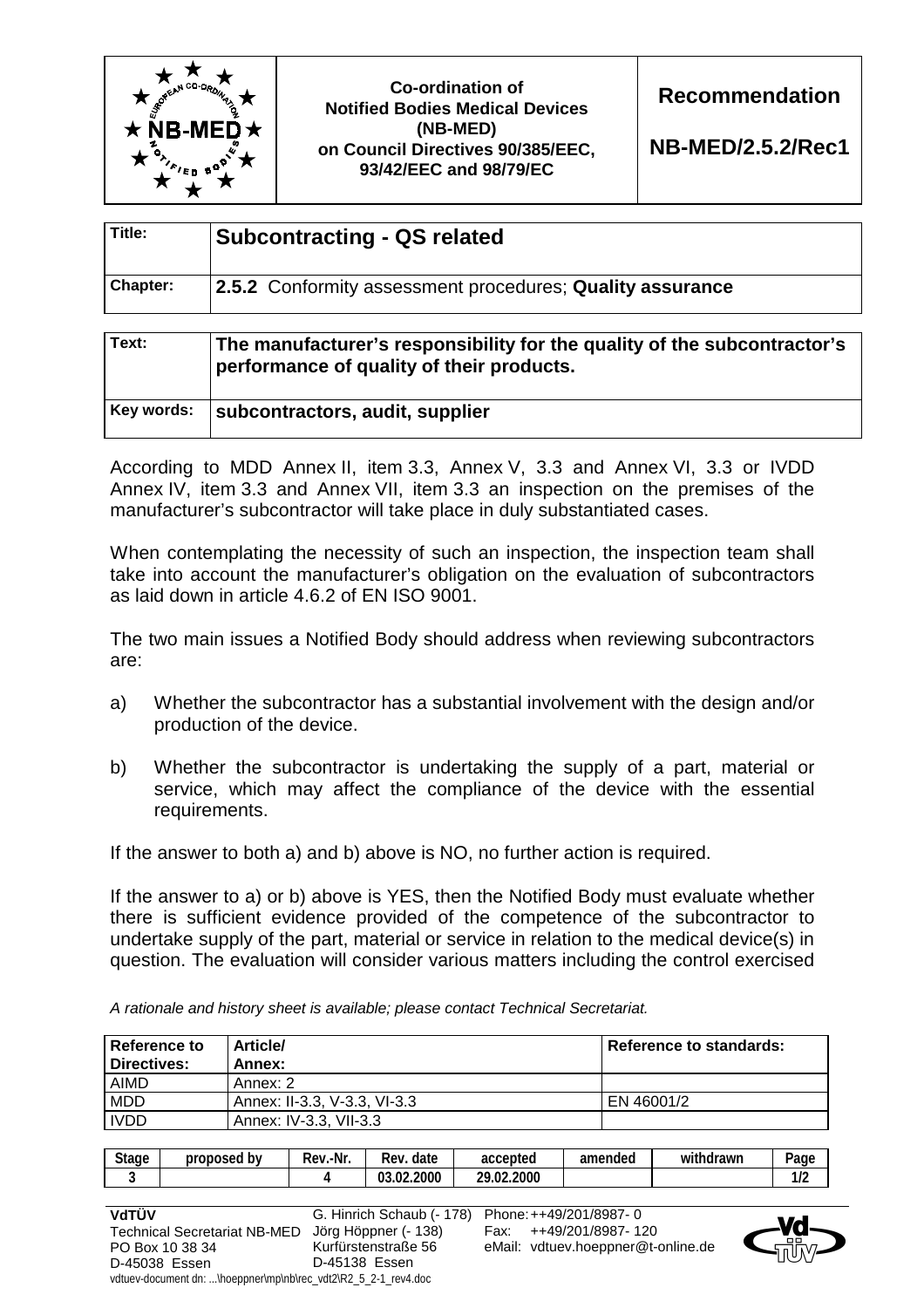

by the manufacturer over the subcontractor and the certification held by the subcontractor.

The circumstances where the Notified Body should be expected not to consider an audit of the subcontractor are where it can be demonstrated that another Notified Body competent in relation to the evaluation of the part, material or service has undertaken an assessment of the subcontractor in relation to the part, material or service and has attested to the competence of the subcontractor in relation to the part, material or service. In all other circumstances, the Notified Body must be allowed to review the relevance or criticality of the subcontractor to the medical device and, if not satisfied by the evidence available from the manufacturer, undertake an audit/assessment of the subcontractor or require the manufacturer to undertake a re-evaluation of the subcontractor.

Note: For the purpose of this recommendation the term "subcontractor" is used to designate both "subcontractor" and "supplier" as used in the directives.

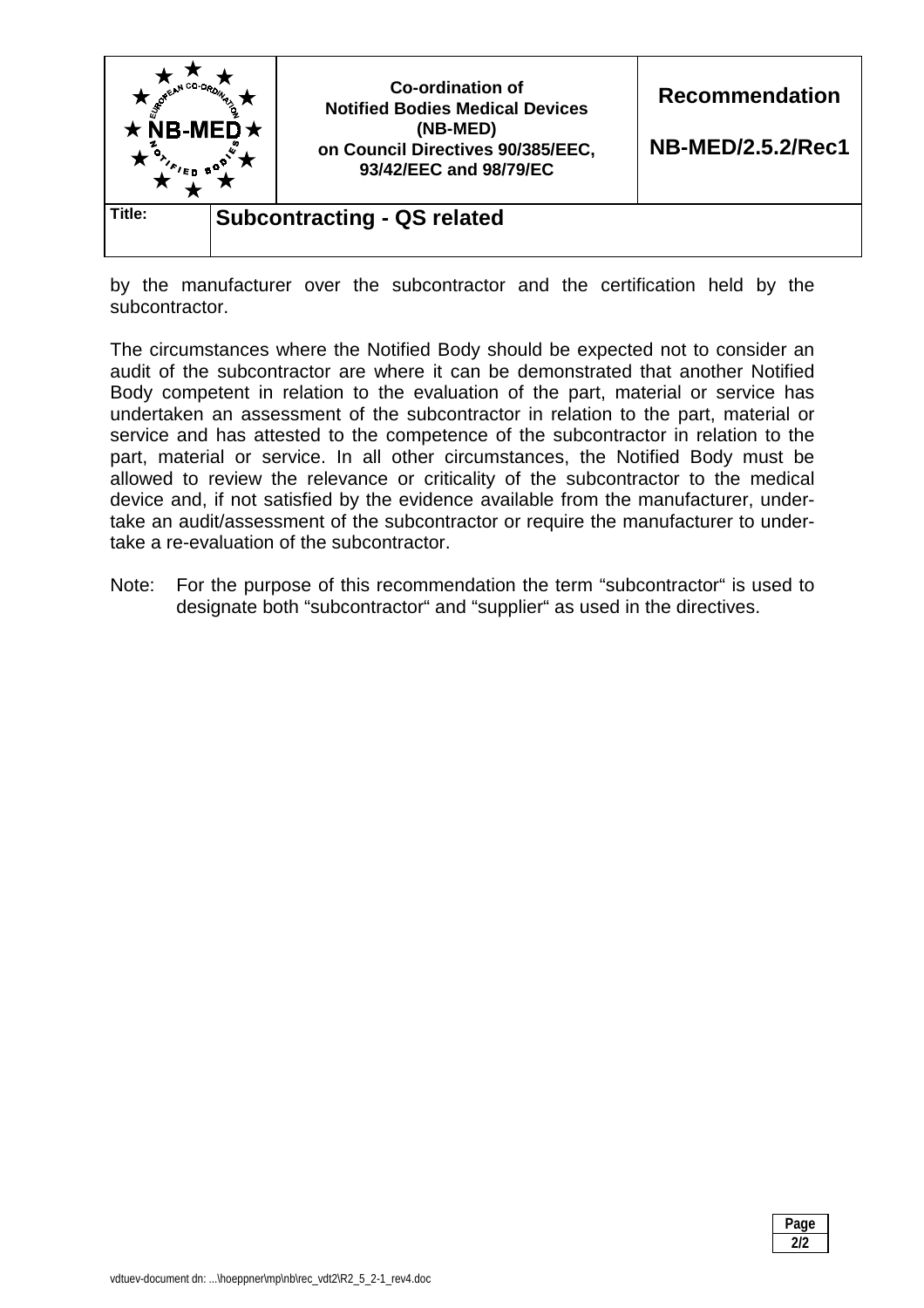

## **Rationale**

This document is developed to establish the principles to be takes into account when assessing manufacturers control of subcontractors.

## **History**

PO Box 10 38 34 D-45038 Essen

**Rev 1:** NB Draft Recommendation 2.5.2/R1 was prepared on 03.08.95

 Meeting of NBR Group, Essen, April 03. & 04. 1997: The draft recommendation was considered together with a document tabled at the meeting. It was decided to replace the draft recommendation with a modified version of the document tabled at the meeting. NBRG agreed to send the revised document, with its "Rationale and history" sheet to all member of NB-MED for commenting before presenting it for approval in the Plenary meeting in June 1997. New revision no: 1 Confirmed to be at Stage: 2

**Rev 2:** Notified Body Meeting, Brussels, June. 24 & 25. 1997: It was decided to add a footnote concerning the use of "subcontractor" and ..supplier" and to do some minor additions. Confirmed to be at Stage: 3

> Meeting of NBR Group, Brussels, June 26. & 27. 1997: Respectively the results of the NB-MED plenary meeting the recommendation was revised by NBRG. New revision no: 2 Confirmed to be at Stage: 3

> Meeting of NBR Group, Essen, September 29 & 30 1997: It was decided to fit the document in the new *recommendations nomenclature system* (chapter **2.5.2** *Conformity assessment procedures; Quality assurance*). Therefore the recommendation gets the new number **NB-MED/2.5.2/R1**. The old number will be retained for a transitional period.

**Rev. 3:** Medical Devices Expert Group Meeting, Brussels, February 9/10, 1998: The stage 3 document was presented to the Medical Devices Experts Group and fully accepted.

| Rev.-Nr.                            | Rev. date  | accepted | amended              | withdrawn                                        |                   | Page      |
|-------------------------------------|------------|----------|----------------------|--------------------------------------------------|-------------------|-----------|
|                                     | 29.02.2000 |          |                      |                                                  |                   | 1/2       |
|                                     |            |          |                      |                                                  |                   |           |
| VdTÜV                               |            |          |                      | G. Hinrich Schaub (- 178) Phone: ++49/201/8987-0 |                   | <b>Ma</b> |
| <b>Technical Secretariat NB-MED</b> |            |          | Jörg Höppner (- 138) | Fax:                                             | ++49/201/8987-120 |           |

Kurfürstenstraße 56 D-45138 Essen

vdtuev-document dn: ...\hoeppner\mp\nb\rec\_vdt2\R2\_5\_2-1\_rev4.doc